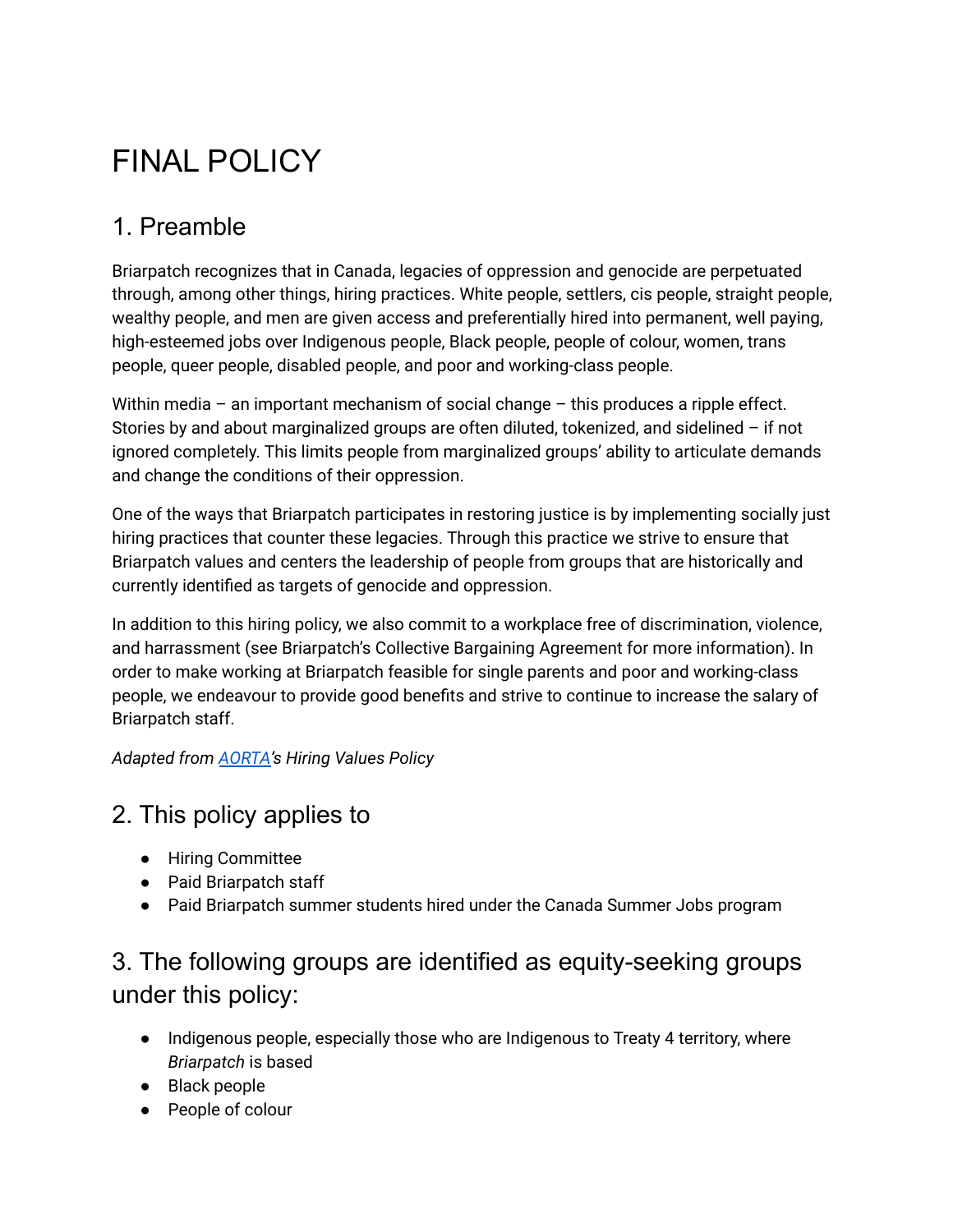- Two-Spirit, queer, trans, and non-binary people
- Disabled people, including (but not limited to) those who experience mental illness and those with learning disabilities
- Working-class people, including (but not limited to) people who currently experience or have experienced poverty and/or homelessness
- Women

## 4. Establishing minimum requirements

Before any Briarpatch job posting is advertised, a Hiring Committee will be convened. This committee will determine the minimum requirements necessary for the open position.

We recognize that one main barrier to the hiring of people who are poor or working-class is hiring committees' focus on formal education and university degrees. When creating minimum requirements, the Hiring Committee will not set formal education or university degrees as a requirement. Instead, the minimum requirements will reflect the skills necessary to perform the job. When considering applicants, hiring committees should value the skills involved in unpaid, domestic, and low-wage work (including, but not limited to, retail, service industry, and manual labour).

#### 5. Priority recruitment groups

To rectify historical inequities in Briarpatch hiring processes, the Hiring Committee **may** choose to identify one or more priority recruitment group(s) from the list of equity-seeking groups in (3).

For example, the Hiring Committee may choose Indigenous people as a priority recruitment group. Priority recruitment groups are limited to the four groups specifically named in the [Employment](https://www.canada.ca/en/employment-social-development/corporate/portfolio/labour/programs/employment-equity.html) Equity Act.

Applicants will be asked to identify as a member of the priority recruitment group(s) in their cover letter, if they would like to be considered for employment equity.

In that case, candidates from the priority recruitment group(s) will be prioritized for the position, as long as they meet or exceed the minimum requirements set by the Hiring Committee.

# 6. Employment equity

If the Hiring Committee chooses not to identify priority recruitment group(s):

Applicants will be asked to identify as a member of one or more of the equity-seeking groups in (3) in their cover letter, if they would like to be considered for employment equity.

Equity-seeking applicants will be prioritized for the position, as long as they meet or exceed the minimum requirements set by the Hiring Committee.